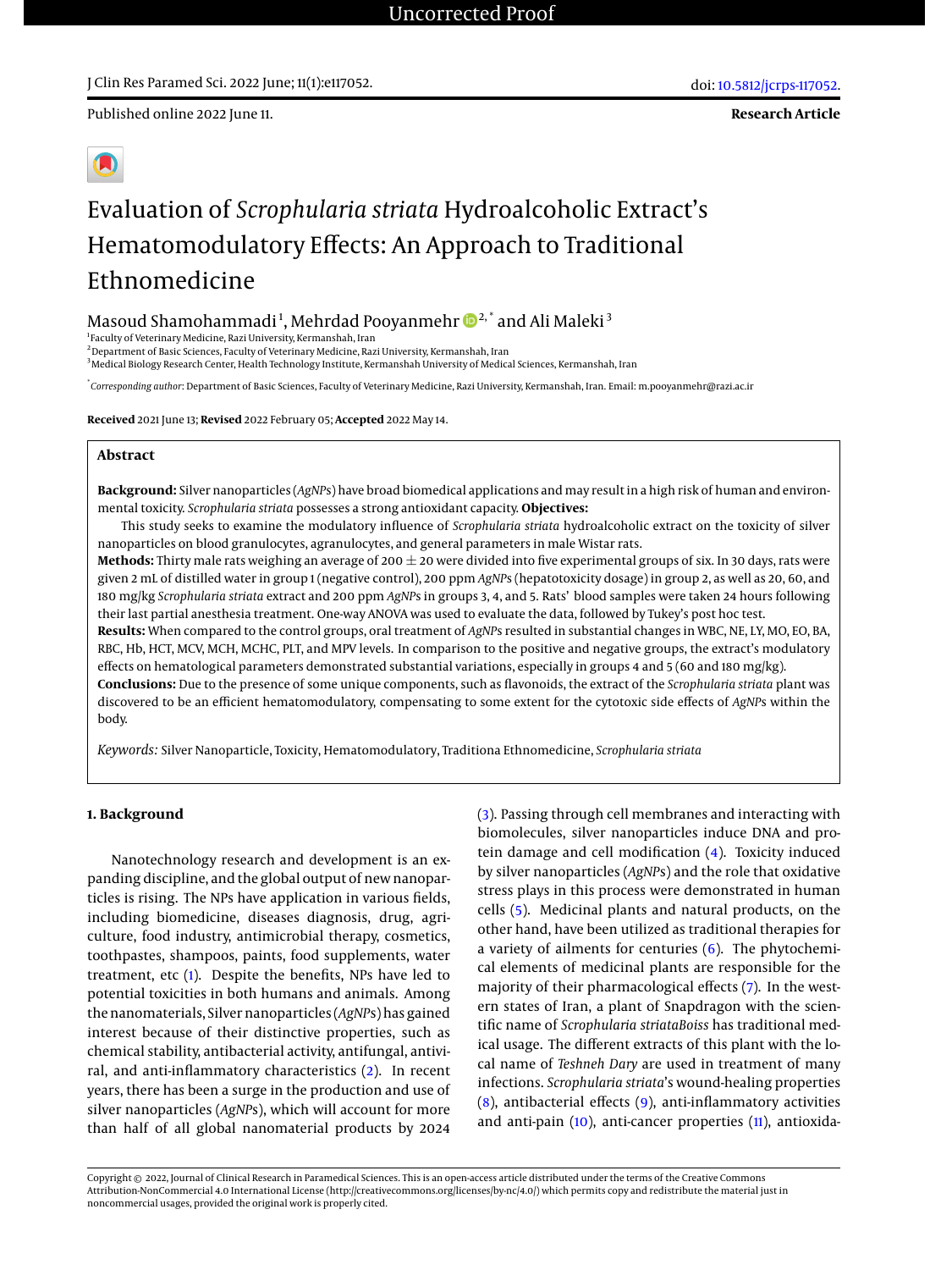tion [\(12\)](#page-6-11), ranging reduced edema, infiltration, T-cells proliferation and their nitric oxide production anti-activity have been studied [\(13\)](#page-6-12).

#### **2. Objectives**

Based on a review of the unique characteristics of *Scrophularia striata* and the fact that no research has been done on the plant's protective properties against *AgNP* toxicity, the goal of this study is to assess the hemathological modulatory and protective effects of a hydroalcoholic extract of *Scrophularia striata* in the rat model due to *AgNP* hepatotoxicity as a traditional ethnomedical method.

## **3. Methods**

#### *3.1. Plant Sample Collection*

In the spring, *Scrophularia striata*'s fresh leaves were harvested in the province of Kermanshah and its environs. A botanist validated the plant's specifications with plant code No 42801, Kuh.

#### *3.2. Preparation of the Extract*

The leaves of *S. striata* were washed, chopped, and airdried at room temperature in the shade before being processed into powder with a laboratory grinder. To create hydroalcoholic extract, the powder was extracted three times for 48 h using a 70/30 (V/V) combination of ethanol and water. We filtered the extract with Kartuosh filter paper. At a temperature of 40°C, we used a rotary evaporator to evaporate and concentrate the solvent. The amount of dry extract obtained was 0.22 mg. The dried extract was kept at 4°C until further usage. In this study, the correct doses of the extract were made by mixing the dried extract with normal saline [\(14,](#page-6-13) [15\)](#page-7-0).

#### *3.3. Preparation of Nanoparticles*

The Pishgaman Iranian Nanomaterial Company provided a silver nanoparticle solution with a concentration of 4000 p. The *AgNP*s have a diameter of 5 to 8 nm. UV/Vis spectrophotometry (Biotek Epoch, USA) and inductively coupled plasma optical emission spectrometry (ICP-OES, Cambridge, UK) were used to filter the *AgNP*s, and scanning electron microscopy (SEM) and transmission electron microscopy (TEM) techniques were used to confirm their original physical and chemical properties. Pishgaman Iran Nanomaterials Company was in charge of standards. Silver nanoparticles were prepared and characterized by swirling 100 mM silver nitrate into a 1 percent  $(w|v)$ tannic acid solution (pH adjusted to 8 by adding 150 mM potassium carbonate) of polyvinyl pyrrolidone (PVP). The

solution turned a pale-yellow color (*AgNP*s). Following the manufacturer's directions, we diluted the original solution to 20 units to reach the toxicity concentration (200 ppm). After that, the animals were gavaged every day for 30 days [\(16,](#page-7-1) [17\)](#page-7-2).

#### *3.4. Experimental Animals*

Based on the inclusion and exclusion criteria, thirty adult Wistar rats were bought from the Animal Care Unit of the Faculty of Veterinary Medicine at Razi University in Kermanshah, Iran. Prior to beginning the investigation, it was crucial to identify these variables. The following are the requirements for inclusion: Male Wistar rats aged 8 to 10 weeks, weighing 200 to 210 g, with typical behavior and activity. The following are the conditions for being excluded: female Wistar rats, male Wistar rats who were sick or frail, and rats that had been used in any previous inquiry were excluded from the study. Six rats per cage were housed in stainless steel cages under regulated environmental conditions of temperature (22  $\pm$  2°C), relative humidity (55  $\pm$ 5%), and illumination (12-h light/12-h dark cycle). All of the rats were fed regular lab pellets and had access to clean water at all times.

#### *3.5. Experimental Design*

This experimental research study was carried out between June 2019 and August 2019 at the biomedical laboratory of the Department of Basic Science sector of immunohematology at the Faculty of Veterinary Medicine, Razi University. After that, the rats were divided into five groups, each with six animals. The normal control group consisted of rats that were given normal saline orally and regularly. Animals in group 2 were only given*AgNP*s (200 ppm) orally and on a regular basis. The hydroalcoholic extract of *S. striata* was given to rats in groups 3, 4, and 5 by oral gavage at dosages of 20, 60, and 180 mg/kg body weight, respectively, with *AgNP*s. The dosages of *AgNP*s and *S. striata* extracts used in this investigation were calculated using previous publications and our own research [\(18,](#page-7-3) [19\)](#page-7-4). The investigation lasted 30 days. In accordance with the National Institutes of Health Guidelines for the care and use of laboratory animals in biomedical research, the Animal Ethics Committee at Razi University gave its approval for the study to be conducted (Animal Ethical Approval Number: 396-2-038).

#### *3.6. Animals Euthanize*

At the end of the treatment period of thirty days, the animals were euthanized by giving them an intraperitoneal injection of 1 mg/kg Xylazine HCl (Xylazine 2%; Alfasan) and 0.5 mg/kg Ketamine HCl. This combination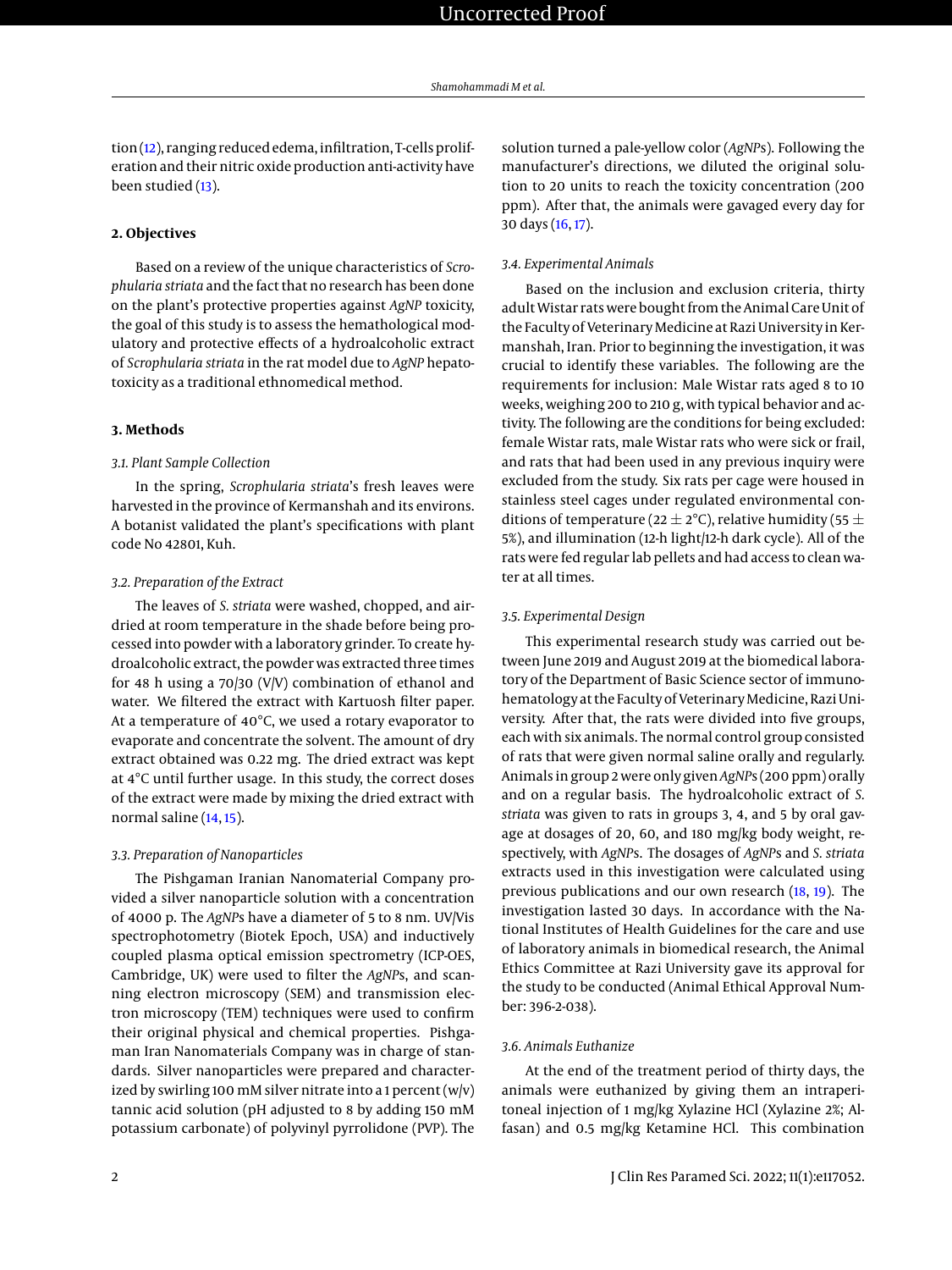caused the animals to die quickly (Ketamine 5 percent; Trittau, Germany) $(20)$ .

# *3.7. Sample Collection*

The Whole blood was extracted from the heart and to a standard laboratory tubes with anticoagulation (EDTA) and one minute were shaked to prevent possible blood clotting. The hematology factors including, NE% (percent of neutrophils), WBC (white blood cell count), MO% (percent of monocytes), LY% (percent of lymphocytes), EO% (percent of eosinophils), RBC (red blood cell count), BA% (percent of basophils), HCT (hematocrit), Hb (hemoglobin concentration), MCH (mean corpuscular hemoglobin), MCV (mean corpuscular volume), MCHC (mean corpuscular hemoglobin concentration), PLT (platelet count), and MPV (mean platelet volume) were analyzed using a blood cell counter auto analyzer (Sysmex KX-21N Technology, Japan) [\(21,](#page-7-6) [22\)](#page-7-7).

#### *3.8. Statistical Analysis*

The acquired data were analyzed with SPSS software for Windows (Version 21, Chicago, IL, USA), using one-way analysis of variance (ANOVA) and Tukey's HSD post-hoc test. The significance level between the groups was fixed at  $P < 0.05$ and the findings were presented as mean  $\pm$  SEM.

#### **4. Results**

#### *4.1. Granulocyte & a-granulocyte Parameters*

The results showed, in all studied factors (granulocyte & agranulocyte parameters) administration of Ag nanoparticles and induction hepatotoxicity with a dose of 200 ppm, changed in the positive control group compared to the negative control group. It was also demonstrated that administration of *Scrophularia striata* hydroalcoholic extract in treatment groups (20, 60, and 180 mg/kg) together with *AgNP*s 200 ppm (Dose of hepatotoxicity) in a dose-dependent, especially group 4 (60 mg/kg) and group 5 (180 mg/kg) had hematomodulations of granulocyte and a-granulocyte parameters in comparison with the positive control groups and could modulate the cytotoxicity effects of silver nanoparticles in rats. Consequently, extract dosage at concentrations 20 mg/kg, 60 mg/kg, and 180 mg/kg (groups 3, 4, and 5) caused the levels of WBC, Neutrophils, Lymphocyte, monocyte, eosinophils, and basophils to get close to the negative control ( $P < 0.05$ ), [\(Fig](#page-3-0)[ures 1-](#page-3-0)[6\)](#page-4-0). In order, the highest effect of the extract on indices WBC (8.3  $\pm$  0.4, 8.3  $\pm$  0.37) was related to the concentrations of 60&180 mg/kg [\(Figure 1\)](#page-3-0). The highest dosage of the extract of *Scrophularia striata* at concentrations of

180 mg/kg (group 5) showed hematomodulation of Neutrophils (49  $\pm$  0.77) and the highest dosage of the extract at concentrations of 60&180 mg/kg (groups 4 & 5) showed hematomodulation of Lymphocyte (33  $\pm$  0.94 & 33  $\pm$  1.23) levels compared with the positive and negative control (P < 0.05), [\(Figures 2](#page-3-1)[,3\)](#page-3-2). The highest effect of the extract on indices monocyte (12  $\pm$  0.65 & 12  $\pm$  0.68), was related to the concentration of 60 & 180 mg/kg (groups 4 & 5) [\(Fig](#page-3-3)[ure 4\)](#page-3-3). The results showed that hematomodulated levels of eosinophils (0.83  $\pm$  0.01) in 5group & basophils (0.08  $\pm$  0.05, 0.08  $\pm$  0.01 & 0.07  $\pm$  0.61) in 3, 4 & 5 groups in comparison with the positive and negative control [\(Fig](#page-4-1)[ures 5,](#page-4-1)[6\)](#page-4-0), ( $P < 0.05$ ).

## *4.2. General Parameters*

The evaluation of the data revealed that the treatment of 200 ppm *AgNP*s altered the range of general blood parameters in rats (RBC, Hb, HCT, MCV, MCH, MCHC, PLT, and MPV) in both the positive and negative control groups. In addition to this, it was demonstrated that the administration of *Scrophularia striata* hydroalcoholic extract in treatment groups (20, 60, and 180 mg/kg) along with *AgNP*s 200 ppm, especially group 5 (180 mg/kg) and group 4 (60 mg/kg) had hematomodulations on blood general parameters in comparison with the positive control groups and could modulate the cytotoxicity effects of silver nanoparticles ( $P < 0.05$ ), [\(Table 1\)](#page-4-2). In order, the highest effect of the extract on indices RBC (8.4  $\pm$  0.69), was related to the concentrations of 180 mg/kg. The maximum dose of *Scrophularia striata* extract at concentrations of 180 mg/kg (group 5) exhibited hematomodulation of Hb (11.15  $\pm$  1.39) and HCT (38.8  $\pm$  0.43) levels relative to the positive and negative control ( $P < 0.05$ ). The effect of the extract on indices MCV (46.3  $\pm$  1.01 & 46.93  $\pm$  0.63) was related to the concentration of 60 & 180 mg/kg. The highest effect of the extract on indices MCH (13.2  $\pm$  0.57 & 13.2  $\pm$  0.99) & MCHC (30.4  $\pm$  0.6), was related to the concentration of 60 & 180 mg/kg. The findings demonstrated hematomodulated levels of PLT (1075.3  $\pm$  14.1 & 1075.73  $\pm$  9.98) in groups 4 and 5 and MPV (10.88  $\pm$  0.86) in group 5 relative to the positive and negative control ( $P < 0.05$ ). According to collected results, treatment with *S. striata* extract substantially dose-dependently regulated hematomodulation levels of the aforementioned parameters compared to *AgNP*streated rats ( $P < 0.05$ ) [\(Table 1\)](#page-4-2).

#### **5. Discussion**

Fresh and green components of *Scrophularia striata* have been shown to be employed in traditional medicine studies. *S. striata* contains anti-inflammatory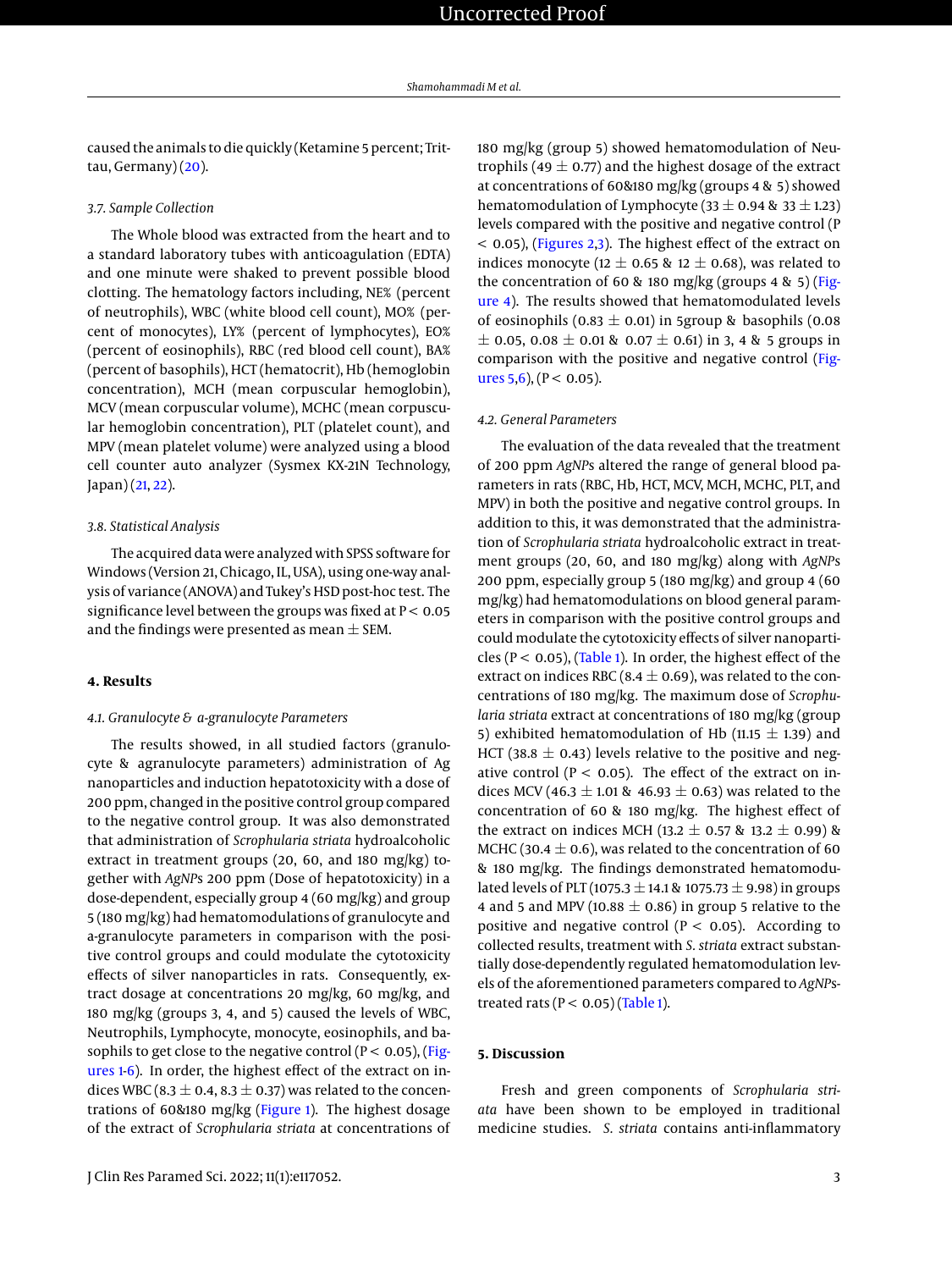# Uncorrected Proof

*Shamohammadi M et al.*

<span id="page-3-0"></span>

Figure 1. WBC parameter after 30 Days administration the *AgNP* & *Scrophularia striata* extract with significantly different the three treatment groups in comparison with the control groups ( $P < 0.05$ ).

<span id="page-3-1"></span>

**Figure 2.** Neutrophil parameter after 30 Days administration the *AgNP* & *Scrophularia striata* extract with significantly different the three treatment groups in comparison with the control groups ( $P < 0.05$ ).

<span id="page-3-2"></span>

**Figure 3.** Lymphocyte parameter after 30 Days administration the *AgNP* & *Scrophularia striata* extract with significantly different the three treatment groups in comparison with the control groups ( $P < 0.05$ ).

<span id="page-3-3"></span>

**Figure 4.** Monocyte parameter after 30 Days administration the *AgNP* & *Scrophularia striata* extract with significantly different the three treatment groups in comparison with the control groups ( $\overline{P}$  < 0.05).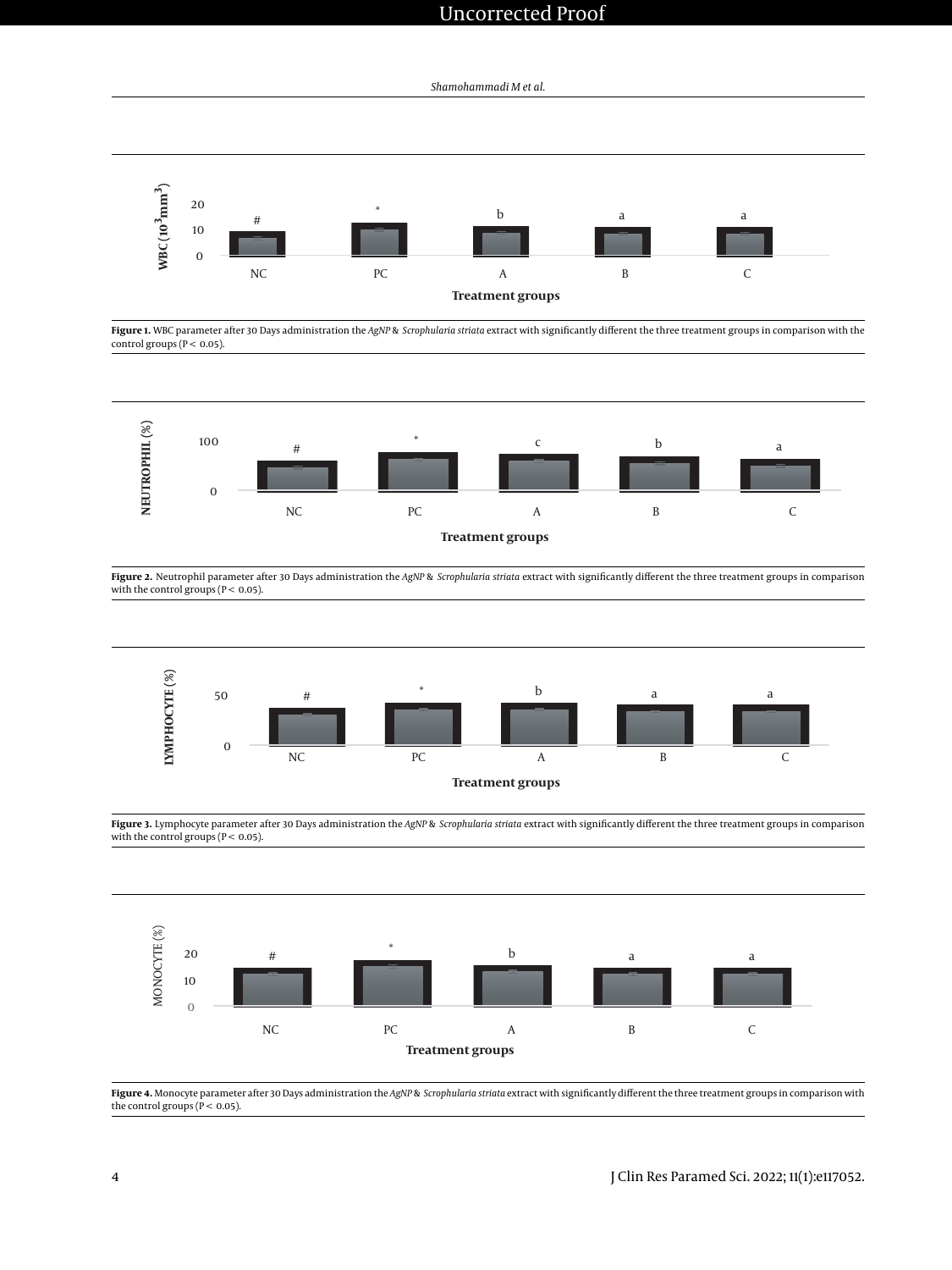# Uncorrected Proof

*Shamohammadi M et al.*

<span id="page-4-1"></span>

**Figure 5.** Eosinophil parameter after 30 Days administration the *AgNP* & *Scrophularia striata* extract with significantly different the three treatment groups in comparison with the control groups ( $P < 0.05$ ).

<span id="page-4-0"></span>

**Figure 6.** Basophil parameter after 30 Days administration the *AgNP* & *Scrophularia striata* extract with significantly different the three treatment groups in comparison with the control groups ( $P < 0.05$ ). Notice that the values of the different small letters a, b, and c indicate a significant difference between the examined groups and the PC\* and NC# groups, respectively (P < 0.05). In comparison to the control NC, each value is presented as the mean  $\pm$  SD of the three replications: PC stands for positive control, and PC stands for negative control. 200 PPM *AgNP* hepatotoxicity dosage: A: 20 mg/kg, B: 60 mg/kg, C: 180 mg/kg.

<span id="page-4-2"></span>

| Table 1. The Hematological Parameters Value After 30 Days Administration the AgNP & Scrophularia striata Extract <sup>a</sup> |                     |                  |                                |                                |                                 |
|-------------------------------------------------------------------------------------------------------------------------------|---------------------|------------------|--------------------------------|--------------------------------|---------------------------------|
| Parameter                                                                                                                     | NC#                 | $PC^*$           | $\mathbf{A}$                   | B                              | C                               |
| $R B C (10^3 mm^3)$                                                                                                           | $9.3 \pm 0.54$      | $7.5 \pm 0.43$   | $7.7 + 0.56$ <sup>c</sup>      | $8.03 + 0.48^{b}$              | $8.4 \pm 0.69$ <sup>a</sup>     |
| H B(g/dL)                                                                                                                     | $13.35 \pm 1.73$    | $10.5 \pm 0.79$  | $10.75 \pm 1.2$ C              | $10.95 \pm 0.99^{\mathrm{b}}$  | $11.15 \pm 1.39$ <sup>a</sup>   |
| $HCT(\%)$                                                                                                                     | $44.6 \pm 1.57$     | $35.2 \pm 0.87$  | 37.4 + 0.84 <sup>c</sup>       | 38.5 $\pm$ 0.76 <sup>b</sup>   | $38.8 \pm 0.43^{\text{ a}}$     |
| M CV(fI)                                                                                                                      | $50.8 \pm 1.64$     | $44.95 \pm 1.92$ | 45.95 $\pm$ 0.97 <sup>c</sup>  | $46.3 \pm 1.01^{\circ}$        | 46.93 $\pm$ 0.63 $^{\rm b}$     |
| MCH(pg)                                                                                                                       | $15.1 \pm 1.06$     | $12.5 \pm 0.99$  | $12.8 + 1.6^{b}$               | $13.2 + 0.57$ <sup>a</sup>     | $13.2 \pm 0.99$ <sup>a</sup>    |
| M CH C(g/dL)                                                                                                                  | $31.58 \pm 0.89$    | $29.1 \pm 1.17$  | 30.1 $\pm$ 0.83 <sup>b</sup>   | $30.4 + 0.6^{\text{a}}$        | 30.13 $\pm$ 0.91 <sup>b</sup>   |
| $PLT(10^3 \text{ mm}^3)$                                                                                                      | $1298.61 \pm 61.15$ | $1050 \pm 96.25$ | 915.5 $\pm$ 37.65 <sup>b</sup> | $1075.3 \pm 14.1$ <sup>a</sup> | $1075.73 \pm 9.98$ <sup>a</sup> |
| MPV(fL)                                                                                                                       | $10.64 \pm 0.56$    | $11.64 \pm 0.19$ | $11.26 \pm 0.21$ <sup>b</sup>  | $11.21 \pm 0.44^{\mathrm{b}}$  | $10.88 \pm 0.86$ <sup>a</sup>   |

<sup>a</sup> Notice that the values of the different small letters a, b, and c indicate a significant difference between the examined groups and the PC<sup>\*</sup> and NC# groups, respectively (P < 0.05). In comparison to the control NC, each value is presented as the mean  $\pm$  SD of the three replications: PC stands for positive control, and PC stands for negative control. 200 PPM *AgNP* hepatotoxicity dosage: A: 20 mg/kg, B: 60 mg/kg, C: 180 mg/kg.

flavonoid components (iridoids, phenolic acids, quercetin, isorhamnetin-3-O-rutinoside, cinnamic acid, polyphenolic acid, nepitrin, chlorogenic acid, phenylpropanoid glycoside, and other glycoterpenoids) according to phytochemical analysis [\(10,](#page-6-9) [23\)](#page-7-8). Therefore, in this study, the possible hematomodulation of *Scrophularia striata* extract against *AgNP*s-induced hepatoxicity was investigated. The CBC test, which examines the morphological characteristics and number of different types of blood cells (Red blood cells, Leukocytes, and Platelets) per cubic millimeter of blood, is one of the most common tests and provides valuable infor-

mation about different types of blood cell disorders, such as anemia [\(24\)](#page-7-9).

The WBC disorders are mostly seen as proliferative, leukopenia, and cell dysfunction [\(25\)](#page-7-10). Experimental studies have shown that long-term oral administration of Ag-NP's toxic dose in mice (28 - 30 days), increases spleen size and weight, total number of T, B, Mon and Nut cells [\(26\)](#page-7-11), serum levels of IgM, IgG, proinflammatory cytokines and inflammation such as IL-1 $\beta$ , TNF- $\alpha$ , IL-6, IL-4, IL-10, IL-12, and TGF- $\beta$  [\(27\)](#page-7-12), granulocytes and a-granulocytes blood [\(28\)](#page-7-13). An increase in the numbers of white blood cells, may indicate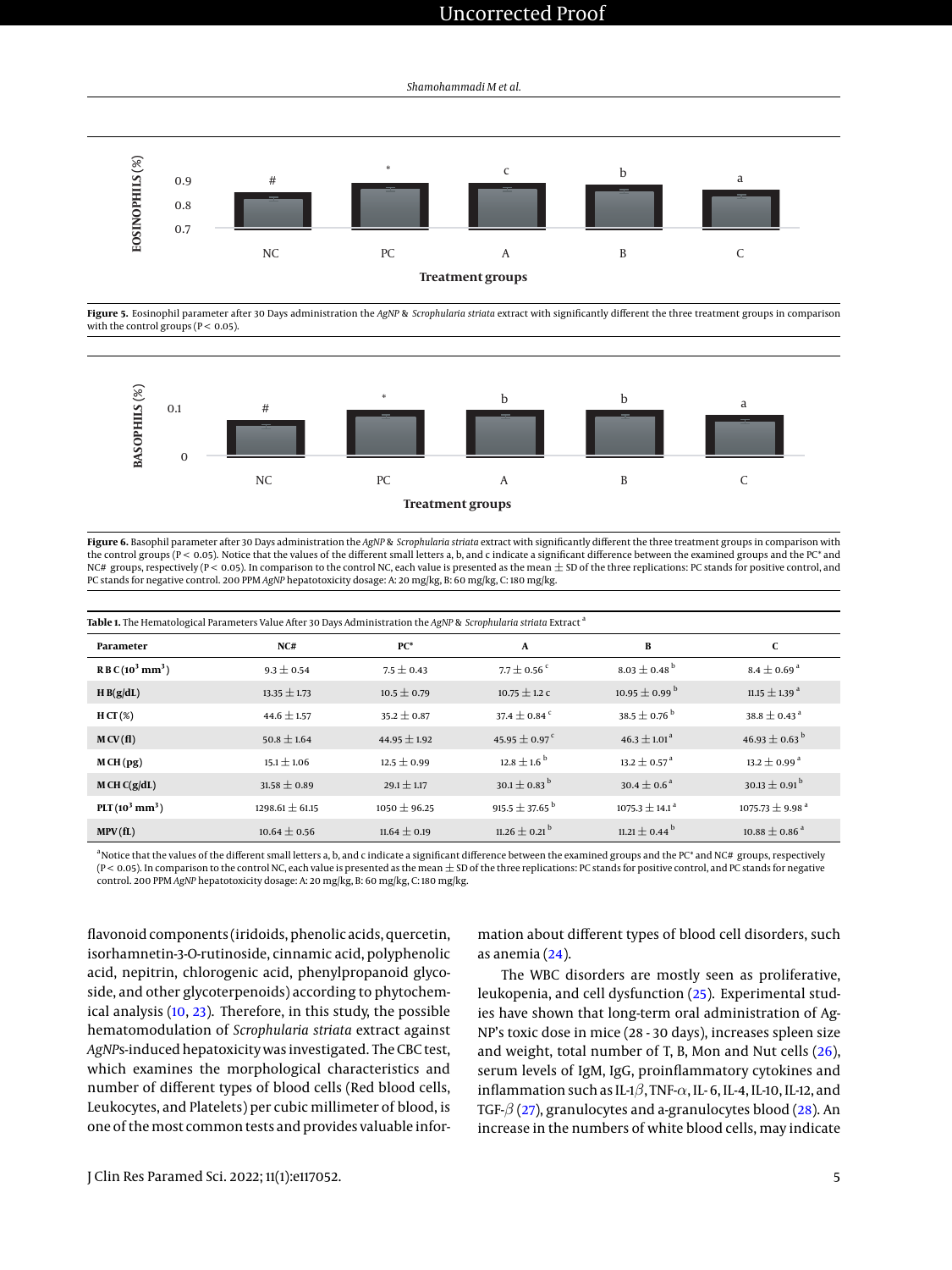an antigen response or dysfunction of the bone marrow, liver, and spleen [\(29\)](#page-7-14). Furthermore, earlier studies have shown that the hazardous potential of Ag- NPs affects some of the primary processes in inflammation (oxygen reactive species (ROS) formation and complement system, nitric oxide (NO) and COX-2 pathways)  $(30)$ .

In the present study, the levels of granulocyte and a-granulocyte parameters (WBC, Neutrophil, lymphocyte, monocyte, eosinophils, and basophils) were increased in the positive control group due to the hepatotoxicity. The above results were consistent with the studies of Lee [\(31\)](#page-7-16), Dosoky [\(32\)](#page-7-17) and Pinzaru [\(33\)](#page-7-18) The several studies have demonstrated the antioxidant and immunomodulatory properties of *S. striata* extract by using its antiinflammatory mechanisms and with the help of Th2s that suppressed IL-10, IL-13, TGF- $\beta$ , IL-1 $\beta$ , TNF- $\alpha$ , NO and PGE2, reduced inflammation and thus the amount of white blood cells modulated [\(18,](#page-7-3) [34,](#page-7-19) [35\)](#page-7-20). The hemathomo modulatory effects of *Scrophularia striata* extract with *AgNP*s 200 ppm were observed in treatment groups A, B, and C at the levels of granulocytes and a-granulocytes blood parameters, which is consistent with the findings of Abedi [\(36\)](#page-7-21), Rostami [\(37\)](#page-7-22), and Mahdavi [\(38\)](#page-7-23) studies on hemathomo modulatory activity and growth performance. Therefore, based on the chemical analysis of *S. striata*, the hemathomodulation properties of the plant extract are related to the presence of several important anti-inflammatory compounds (phenolic acids, flavonoids, iridoids and phenylpropanoid glycosides).

Determination of RBC and the whole blood HGB level is a suitable parameter to assess the ability of blood to deliver oxygen to tissues and organs and to transport  $CO<sub>2</sub>$  to the lungs. The HCT indicates the percentage of red blood cells in total blood volume and decreases as the number of red blood cells decreases. The MCV shows red blood cell volume and has diagnostic value in anemia. The MCH index shows the average amount of hemoglobin in red blood cells and has diagnostic value in anemia. The MCHC indicates the average concentration of hemoglobin in red blood cells. Also, obtained results on CBC in this study showed an alteration in quantity of red blood cells parameters. Several mechanisms have been described for changes in blood parameters after nanoparticle consumption. For example, by their toxicological properties, Nanoparticles disrupt hemoglobin synthesis by increasing ROS, free radicals, oxidative stress [\(39,](#page-7-24) [40\)](#page-7-25), thus there'll be liver damage, low metabolic activity, negative effects on bio kinetics  $(41)$ , lipid peroxidation increase  $(42)$ , and bone marrow suppression during erythrocyte maturation, in addition to disrupting RBC membrane integrity and erythrocyte hemolysis [\(43,](#page-7-28) [44\)](#page-8-0). Several authors have suggested that silver nanoparticles link to sulfur and phosphorus

contained in biomolecules like DNA or other biological compounds, thus causing cell toxicity [\(45\)](#page-8-1). Increased RBC degradation and decreased RBC count due to iron, cobalamin, or folic acid deficiency have been reported with oral administration and intraperitoneal injection of Ag NP [\(46\)](#page-8-2). The decrease in the red blood cell and HGB may have been resulted from the suppression of circulating erythropoietin hormone (a glycoprotein which stimulates the process of erythropoiesis) [\(47,](#page-8-3) [48\)](#page-8-4). Inflammation of the gut and impaired absorption of iron, resulting in the production of inflammatory cytokines such as IL-6, which increase the production of hepcidin. With its inhibitory effect on ferroprotein-1, Hepsidine reduces the release of iron in the intestinal epithelial cells into the plasma, which in turn reduces the body's ferritin level and prevents the transformation of iron to pronormoblasts [\(49\)](#page-8-5).

The significant decreases in the levels of RBC, HGB, HCT MCH, MCHC and MCV with the dosage of 200PPM Ag-NP for 30 days reflects the hematotoxic effects of Ag-NP which could be attributed to the impaired absorption of iron, increase in the production of hepcidin & free radicals that compromise the integrity of the membrane. In this study, RBC and HGB levels increased and afterwards increase of HCT, MCV, MCH and MCHC levels were observed in three treatments groups (A, B & C) in comparison with the PC groups. The results of the present study correlate with several reports on the hematotoxic of *AgNP*s [\(50,](#page-8-6) [51\)](#page-8-7), and this results were consistent with the Rostami, and Mahdavi on hemathomomodulatory effects of *Scrophularia striata* studies [\(37,](#page-7-22) [38\)](#page-7-23).

The PLT shows the quantity of platelet cells in the blood, and too much or too little leads to blood clotting disease and MPV shows the volume of platelets and increased or decreased platelet volume provides information about bone marrow platelet production [\(52\)](#page-8-8). Also, the significant decreases in the levels of PLT counts and MPV (In treatment groups A, B & C) under the effect of 200PPM Ag-NP for 30 days reflects the hematotoxic effects of Ag-NP which could be attributed to the production of free radicals that compromise the integrity of the membrane. The results show the modulatory effects of *Scrophularia striata* extract on PLT counts and MPV, in three treatments groups (A, B & C) in comparison with the PC groups. Therefore, in the analysis of the data, the hematomodulation effects of *Scrophularia striata* are probably due to the presence of antioxidant compounds such as phenolic acids, flavonols and flavonoids [\(14,](#page-6-13) [53\)](#page-8-9), which reduces the free radical damage of silver nanoparticles and thus reduces hemolysis and the suppressant effects of Bone marrow which leads to a bloodmodulating effect on red blood cells [\(23\)](#page-7-8).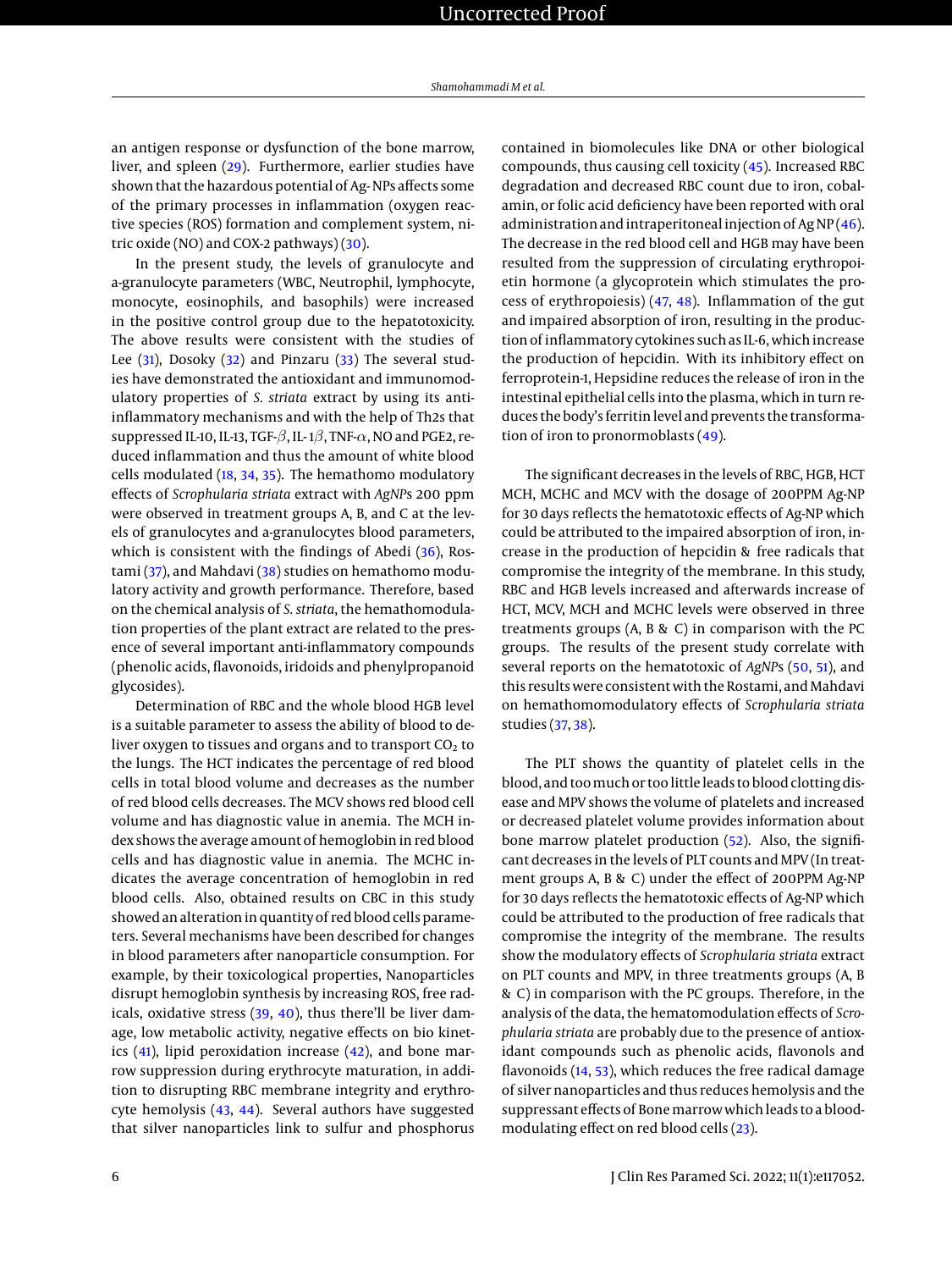## *5.1. Conclusions*

The reported changes in white and red blood cells following the gavage of nanoparticles are possibly due to an immunogenic response (increased inflammation & ROS) and disturbances in signaling pathways and maturation of cells (dysfunction of the bone marrow, liver, and mitochondrial damage). These factors can have an effect on blood cells as well as the division and development of other cells. Also, silver nanoparticles increase inflammation and produce hepcidin which causes impaired absorption of iron and blood precursors and also they decrease the production of thrombopoietin which causes decrease in platelet count. It seems by reducing liver damage and inflammatory factors (free radicals) and thus reducing the production of hepcidin and increasing the production of thrombopoietin, the extract of *S. striata* modulates the levels of blood parameters (blood cells and platelets) due to the flavonoid compounds. Nevertheless, more research is needed to figure out the cellular and molecular processes that make *S. striata* extract protective.

#### **Acknowledgments**

The results described in this research is related to the graduate student thesis of veterinary medicine (D.V.M) with No: 7087460, Date: 19.11. 2018, and was supported with grant of the Faculty of Veterinary Medicine, Razi University, Iran. The researchers are extremely grateful to the laboratory experts involved in the experiments.

# **Footnotes**

**Authors' Contribution:** Study concept and design: M.P developed the original idea and the protocol, abstracted and analyzed data, wrote the manuscript, and is a guarantor. A. M. and M. Sh. contributed to the development of the protocol, abstracted data, and prepared the manuscript.

**Conflict of Interests:** The authors declare that they have no conflict of interest. The authors alone are responsible for the content of the paper.

**Data Reproducibility:** It was not declared by the authors.

**Ethical Approval:** In accordance with the National Institutes of Health Guidelines for the care and use of laboratory animals in biomedical research, the Animal Ethics Committee at Razi University gave its approval for the study to be conducted (Animal Ethical Approval Number: 396-2-038).

**Funding/Support:** A part of the data in this research is related to the graduate student thesis of veterinary medicine with No: 7087460, Date: 19.11. 2018, in the Faculty of Veterinary Medicine, Razi University, Iran. The researchers are extremely grateful to the laboratory experts involved in the experiments.

#### **References**

- <span id="page-6-0"></span>1. Stark WJ, Stoessel PR, Wohlleben W, Hafner A. Industrial applications of nanoparticles. *Chem Soc Rev*. 2015;**44**(16):5793–805. doi: [10.1039/c4cs00362d.](http://dx.doi.org/10.1039/c4cs00362d) [PubMed: [25669838\]](http://www.ncbi.nlm.nih.gov/pubmed/25669838).
- <span id="page-6-1"></span>2. Ivask A, Juganson K, Bondarenko O, Mortimer M, Aruoja V, Kasemets K, et al. Mechanisms of toxic action of Ag, ZnO and CuO nanoparticles to selected ecotoxicological test organisms and mammalian cells in vitro: a comparative review. *Nanotoxicology*. 2014;**8 Suppl 1**:57–71. doi: [10.3109/17435390.2013.855831.](http://dx.doi.org/10.3109/17435390.2013.855831) [PubMed: [24256211\]](http://www.ncbi.nlm.nih.gov/pubmed/24256211).
- <span id="page-6-2"></span>3. Franci G, Falanga A, Galdiero S, Palomba L, Rai M, Morelli G, et al. Silver nanoparticles as potential antibacterial agents. *Molecules*. 2015;**20**(5):8856–74. doi: [10.3390/molecules20058856.](http://dx.doi.org/10.3390/molecules20058856) [PubMed: [25993417\]](http://www.ncbi.nlm.nih.gov/pubmed/25993417). [PubMed Central: [PMC6272636\]](https://www.ncbi.nlm.nih.gov/pmc/articles/PMC6272636).
- <span id="page-6-3"></span>4. Maneewattanapinyo P, Banlunara W, Thammacharoen C, Ekgasit S, Kaewamatawong T. An evaluation of acute toxicity of colloidal silver nanoparticles. *J Vet Med Sci*. 2011;**73**(11):1417–23. doi: [10.1292/jvms.11-](http://dx.doi.org/10.1292/jvms.11-0038) [0038.](http://dx.doi.org/10.1292/jvms.11-0038)
- <span id="page-6-4"></span>5. Adeyemi OS, Shittu EO, Akpor OB, Rotimi D, Batiha GE. Silver nanoparticles restrict microbial growth by promoting oxidative stress and DNA damage. *EXCLI J*. 2020;**19**:492–500. doi: [10.17179/excli2020-1244.](http://dx.doi.org/10.17179/excli2020-1244) [PubMed Central: [PMC7214780\]](https://www.ncbi.nlm.nih.gov/pmc/articles/PMC7214780).
- <span id="page-6-5"></span>6. Cock IE, Winnett V, Sirdaarta J, Matthews B. The potential of selected Australian medicinal plants with anti-Proteus activity for the treatment and prevention of rheumatoid arthritis. *Pharmacogn Mag*. 2015;**11**(Suppl 1):S190–208. doi: [10.4103/0973-1296.157734.](http://dx.doi.org/10.4103/0973-1296.157734) [PubMed: [26109767\]](http://www.ncbi.nlm.nih.gov/pubmed/26109767). [PubMed Central: [PMC4461961\]](https://www.ncbi.nlm.nih.gov/pmc/articles/PMC4461961).
- <span id="page-6-6"></span>7. Baharvand-Ahmadi B, Asadi-Samani M. A mini-review on the most important effective medicinal plants to treat hypertension in ethnobotanical evidence of Iran. *J Nephropharmacology*. 2017;**6**(1):3–8. [PubMed Central: [PMC5295656\]](https://www.ncbi.nlm.nih.gov/pmc/articles/PMC5295656).
- <span id="page-6-7"></span>8. Haddadi R, Tamri P, Javani Jooni F. In vitro wound healing activity of Scrophularia striata hydroalcoholic extract. *S Afr J Bot*. 2019;**121**:505–9. doi: [10.1016/j.sajb.2019.01.002.](http://dx.doi.org/10.1016/j.sajb.2019.01.002)
- <span id="page-6-8"></span>9. Mohammadi M, Aelaei M, Saidi M. Antibacterial properties of Scrophularia striata Boiss. (Tashenehdari) extract on vase life improvement in "Stanza" and "Pink Elegance" gerbera cut flowers. *Biocatal Agric Biotechnol*. 2020;**28**. doi: [10.1016/j.bcab.2020.101738.](http://dx.doi.org/10.1016/j.bcab.2020.101738)
- <span id="page-6-9"></span>10. Tamri P. A mini-review on phytochemistry and pharmacological activities of Scrophularia striata. *J HerbMed Pharmacol*. 2019;**8**(2):85–9. doi: [10.15171/jhp.2019.14.](http://dx.doi.org/10.15171/jhp.2019.14)
- <span id="page-6-10"></span>11. Azadmehr A, Hajiaghaee R, Mazandarani M. Induction of apoptosis and G2 /M cell cycle arrest by Scrophularia striata in a human leukaemia cell line. *Cell Prolif*. 2013;**46**(6):637–43. doi: [10.1111/cpr.12074.](http://dx.doi.org/10.1111/cpr.12074) [PubMed: [24460717\]](http://www.ncbi.nlm.nih.gov/pubmed/24460717). [PubMed Central: [PMC6496267\]](https://www.ncbi.nlm.nih.gov/pmc/articles/PMC6496267).
- <span id="page-6-11"></span>12. Zargoosh Z, Ghavam M, Bacchetta G, Tavili A. Effects of ecological factors on the antioxidant potential and total phenol content of Scrophularia striata Boiss. *Sci Rep*. 2019;**9**(1):1–15. doi: [10.1038/s41598-019-](http://dx.doi.org/10.1038/s41598-019-52605-8) [52605-8.](http://dx.doi.org/10.1038/s41598-019-52605-8) [PubMed: [31690810\]](http://www.ncbi.nlm.nih.gov/pubmed/31690810). [PubMed Central: [PMC6831573\]](https://www.ncbi.nlm.nih.gov/pmc/articles/PMC6831573).
- <span id="page-6-12"></span>13. Giessrigl B, Yazici G, Teichmann M, Kopf S, Ghassemi S, Atanasov AG, et al. Effects of Scrophularia extracts on tumor cell proliferation, death and intravasation through lymphoendothelial cell barriers. *Int J Oncol*. 2012;**40**(6):2063–74. doi: [10.3892/ijo.2012.1388.](http://dx.doi.org/10.3892/ijo.2012.1388)
- <span id="page-6-13"></span>14. Mahboubi M, Kazempour N, Boland Nazar AR. Total phenolic, total flavonoids, antioxidant and antimicrobial activities of scrophularia striata boiss extracts. *Jundishapur J Nat Pharm Prod*. 2013;**8**(1):15– 9. doi: [10.17795/jjnpp-7621.](http://dx.doi.org/10.17795/jjnpp-7621) [PubMed: [24624181\]](http://www.ncbi.nlm.nih.gov/pubmed/24624181). [PubMed Central: [PMC3941883\]](https://www.ncbi.nlm.nih.gov/pmc/articles/PMC3941883).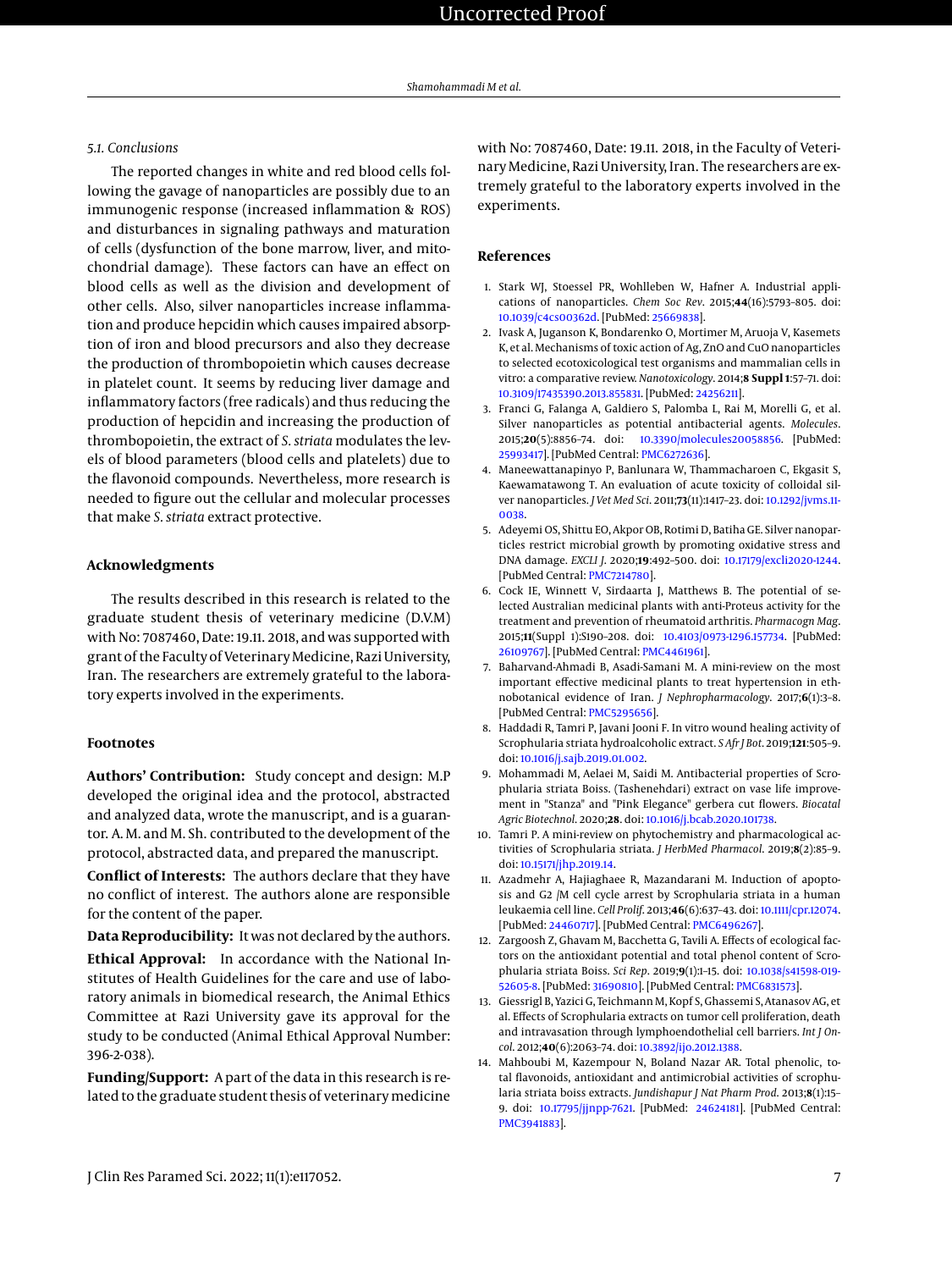- <span id="page-7-0"></span>15. Zangeneh MM, Najafi F, Tahvilian R, Zangeneh A, Moradi R. Assessment of In Vitro Antibacterial Properties of the Hydroalcoholic Extract of Scrophularia striata Against Staphylococcus aureus (ATCC No. 25923). *Int J Pharmacogn Phytochem Res*. 2017;**9**(1):40–4. doi: [10.25258/ij](http://dx.doi.org/10.25258/ijpapr.v9i1.8037)[papr.v9i1.8037.](http://dx.doi.org/10.25258/ijpapr.v9i1.8037)
- <span id="page-7-1"></span>16. Xie J, Dong W, Liu R, Wang Y, Li Y. Research on the hepatotoxicity mechanism of citrate-modified silver nanoparticles based on metabolomics and proteomics. *Nanotoxicology*. 2018;**12**(1):18–31. doi: [10.1080/17435390.2017.1415389.](http://dx.doi.org/10.1080/17435390.2017.1415389) [PubMed: [29251223\]](http://www.ncbi.nlm.nih.gov/pubmed/29251223).
- <span id="page-7-2"></span>17. Naguib M, Mahmoud UM, Mekkawy IA, Sayed AEH. Hepatotoxic effects of silver nanoparticles on Clarias gariepinus; Biochemical, histopathological, and histochemical studies. *Toxicol Rep*. 2020;**7**:133– 41. doi: [10.1016/j.toxrep.2020.01.002.](http://dx.doi.org/10.1016/j.toxrep.2020.01.002) [PubMed: [31956514\]](http://www.ncbi.nlm.nih.gov/pubmed/31956514). [PubMed Central: [PMC6962648\]](https://www.ncbi.nlm.nih.gov/pmc/articles/PMC6962648).
- <span id="page-7-3"></span>18. Shamohammadi M, Pooyanmehr M, Maleki A, Alimohammadi S. Evaluation of Protective and Immunomodulatory Effects of Hydroalcoholic Extract of Scrophularia striata on Silver Nanoparticle-Induced Toxicity in Male Rats. *Arch Adv Biosci*. 2021;**12**(1):7–17. doi: [10.22037/aab.v12i1.32832.](http://dx.doi.org/10.22037/aab.v12i1.32832)
- <span id="page-7-4"></span>19. Shariatzadeh S, Kazemipour N, Nazifi S. Investigation of Protective Effect of Hydroalcoholic Extract of Ginger on Cytotoxity of Silver Nanoparticles on Hepatic Enzymes, Hemathologic Factors, Blood Oxidative Stress Markers and Hepatic Apaptosis In Balb-C Mice. *J Arak Uni Med Sci*. 2016;**19**(9):78–8720. doi: [10.22059/ijvm.2021.308066.1005119.](http://dx.doi.org/10.22059/ijvm.2021.308066.1005119)
- <span id="page-7-5"></span>20. Wellington D, Mikaelian I, Singer L. Comparison of ketamine–xylazine and ketamine–dexmedetomidine anesthesia and intraperitoneal tolerance in rats. *J Am Assoc Lab Anim Sci*. 2013;**52**(4):481–7. [PubMed Central: [PMC3725934\]](https://www.ncbi.nlm.nih.gov/pmc/articles/PMC3725934).
- <span id="page-7-6"></span>21. Ilies M, Iuga CA, Loghin F, Dhople VM, Thiele T, Volker U, et al. Impact of blood sample collection methods on blood protein profiling studies. *Clin Chim Acta*. 2017;**471**:128–34. doi: [10.1016/j.cca.2017.05.030.](http://dx.doi.org/10.1016/j.cca.2017.05.030) [PubMed: [28577959\]](http://www.ncbi.nlm.nih.gov/pubmed/28577959).
- <span id="page-7-7"></span>22. Kumar M, Dandapat S, Prasad Sinha M, Kumar A, Raipat BS. Different blood collection methods from rats: A review. *Balneo Res J*. 2017;**8**(2):46–50. doi: [10.12680/balneo.2017.141.](http://dx.doi.org/10.12680/balneo.2017.141)
- <span id="page-7-8"></span>23. Kerdar T, Moradkhani S, Dastan D. Phytochemical and Biological Studies of Scrophularia striata from Ilam. *Jundishapur J Nat Pharm Prod*. 2018;**13**(3). doi: [10.5812/jjnpp.62705.](http://dx.doi.org/10.5812/jjnpp.62705)
- <span id="page-7-9"></span>24. Abdelmahmuod E, Yassin MA, Ahmed M. Iron Deficiency Anemia-Induced Neutropenia in Adult Female. *Cureus*. 2020. doi: [10.7759/cureus.8899.](http://dx.doi.org/10.7759/cureus.8899)
- <span id="page-7-10"></span>25. Yang Y, Hu T, Li J, Xin M, Zhao X. Structural characterization and effect on leukopenia of fucoidan from Durvillaea antarctica. *Carbohydr Polym*. 2021;**256**:117529. doi: [10.1016/j.carbpol.2020.117529.](http://dx.doi.org/10.1016/j.carbpol.2020.117529) [PubMed: [33483047\]](http://www.ncbi.nlm.nih.gov/pubmed/33483047).
- <span id="page-7-11"></span>26. De Jong WH, Van Der Ven LT, Sleijffers A, Park MV, Jansen EH, Van Loveren H, et al. Systemic and immunotoxicity of silver nanoparticles in an intravenous 28 days repeated dose toxicity study in rats. *Biomaterials*. 2013;**34**(33):8333–43. doi: [10.1016/j.biomaterials.2013.06.048.](http://dx.doi.org/10.1016/j.biomaterials.2013.06.048) [PubMed: [23886731\]](http://www.ncbi.nlm.nih.gov/pubmed/23886731).
- <span id="page-7-12"></span>27. Devanabanda M, Latheef SA, Madduri R. Immunotoxic effects of gold and silver nanoparticles: Inhibition of mitogen-induced proliferative responses and viability of human and murine lymphocytes in vitro. *J Immunotoxicol*. 2016;**13**(6):897–902. doi: [10.1080/1547691X.2016.1234522.](http://dx.doi.org/10.1080/1547691X.2016.1234522) [PubMed: [27754724\]](http://www.ncbi.nlm.nih.gov/pubmed/27754724).
- <span id="page-7-13"></span>28. Munger MA, Radwanski P, Hadlock GC, Stoddard G, Shaaban A, Falconer J, et al. In vivo human time-exposure study of orally dosed commercial silver nanoparticles. *Nanomedicine*. 2014;**10**(1):1–9. doi: [10.1016/j.nano.2013.06.010.](http://dx.doi.org/10.1016/j.nano.2013.06.010) [PubMed: [23811290\]](http://www.ncbi.nlm.nih.gov/pubmed/23811290). [PubMed Central: [PMC3877176\]](https://www.ncbi.nlm.nih.gov/pmc/articles/PMC3877176).
- <span id="page-7-14"></span>29. Heydrnejad MS, Samani RJ, Aghaeivanda S. Toxic Effects of Silver Nanoparticles on Liver and Some Hematological Parameters in Male and Female Mice (Mus musculus). *Biol Trace Elem Res*. 2015;**165**(2):153– 8. doi: [10.1007/s12011-015-0247-1.](http://dx.doi.org/10.1007/s12011-015-0247-1) [PubMed: [25637567\]](http://www.ncbi.nlm.nih.gov/pubmed/25637567).
- <span id="page-7-15"></span>30. Barcinska E, Wierzbicka J, Zauszkiewicz-Pawlak A, Jacewicz D, Dabrowska A, Inkielewicz-Stepniak I. Role of Oxidative and Nitro-

Oxidative Damage in Silver Nanoparticles Cytotoxic Effect against Human Pancreatic Ductal Adenocarcinoma Cells. *Oxid Med Cell Longev*. 2018;**2018**:8251961. doi: [10.1155/2018/8251961.](http://dx.doi.org/10.1155/2018/8251961) [PubMed: [30186549\]](http://www.ncbi.nlm.nih.gov/pubmed/30186549). [PubMed Central: [PMC6116403\]](https://www.ncbi.nlm.nih.gov/pmc/articles/PMC6116403).

- <span id="page-7-16"></span>31. Lee JH, Gulumian M, Faustman EM, Workman T, Jeon K, Yu IJ. Blood Biochemical and Hematological Study after Subacute Intravenous Injection of Gold and Silver Nanoparticles and Coadministered Gold and Silver Nanoparticles of Similar Sizes. *Biomed Res Int*. 2018;**2018**:8460910. doi: [10.1155/2018/8460910.](http://dx.doi.org/10.1155/2018/8460910) [PubMed: [30140702\]](http://www.ncbi.nlm.nih.gov/pubmed/30140702). [PubMed Central: [PMC6081526\]](https://www.ncbi.nlm.nih.gov/pmc/articles/PMC6081526).
- <span id="page-7-17"></span>32. Dosoky WM, Fouda MMG, Alwan AB, Abdelsalam NR, Taha AE, Ghareeb RY, et al. Dietary supplementation of silver-silica nanoparticles promotes histological, immunological, ultrastructural, and performance parameters of broiler chickens. *Sci Rep*. 2021;**11**(1):1–15. doi: [10.1038/s41598-021-83753-5.](http://dx.doi.org/10.1038/s41598-021-83753-5) [PubMed: [33603060\]](http://www.ncbi.nlm.nih.gov/pubmed/33603060). [PubMed Central: [PMC7892842\]](https://www.ncbi.nlm.nih.gov/pmc/articles/PMC7892842).
- <span id="page-7-18"></span>33. Pinzaru I, Coricovac D, Dehelean C, Moaca EA, Mioc M, Baderca F, et al. Stable PEG-coated silver nanoparticles - A comprehensive toxicological profile. *Food Chem Toxicol*. 2018;**111**:546–56. doi: [10.1016/j.fct.2017.11.051.](http://dx.doi.org/10.1016/j.fct.2017.11.051) [PubMed: [29191727\]](http://www.ncbi.nlm.nih.gov/pubmed/29191727).
- <span id="page-7-19"></span>34. Rostami F, Taherpour K, Ghasemi HA, Akbari Gharaei M, Shirzadi H. Effects of Scrophularia striata hydroalcoholic extract in comparison to salinomycin on growth performance, intestinal health and immunity in broiler chickens following a mixed-species Eimeria challenge. *Vet Parasitol*. 2021;**293**:109417. doi: [10.1016/j.vetpar.2021.109417.](http://dx.doi.org/10.1016/j.vetpar.2021.109417) [PubMed: [33819905\]](http://www.ncbi.nlm.nih.gov/pubmed/33819905).
- <span id="page-7-20"></span>35. Goudarzvand M, Saadat P, Ebrahimi H, Hajiaghaee R, Sadat Miri N, Fallahnezhad S, et al. Immunomodulatory and anti-inflammatory effects of Scrophularia megalantha ethanol extract on an experimental model of multiple sclerosis. *Re J Pharmacogn*. 2019;**6**(1):43–50. doi: [10.22127/RJP.2018.80370.](http://dx.doi.org/10.22127/RJP.2018.80370)
- <span id="page-7-21"></span>36. Abedi A, Bamdad K, Yaghoubi Shahir H, Dehghany R, Moradi A, Saadati H. Comparison of the protective effects of Scrophularia striata extract with vitamin E on cognitive function, anxiety and pain sensitivity in diazinon-exposed male rats. *J Physiol Pharmacol*. 2020;**25**(1):47–56. doi: [10.32598/ppj.25.1.30.](http://dx.doi.org/10.32598/ppj.25.1.30)
- <span id="page-7-22"></span>37. Rostami F, Taherpour K, Akbari GM, Shirzadi Hassan, Ghasemi HA. Effects of hydroalcoholic extract of Scrophularia striata in comparison with antibiotic, probiotic and a multivitamin and mineral supplement on growth performance and blood parameters of broilers. *Anim Sci Res*. 2019;**28**(4):197–201.
- <span id="page-7-23"></span>38. Mahdavi A, Bahrami AM, Yousefizadeh S. The effect of hydroalcoholic extract of Scrophularia striata on the changes of testis tissue in hypercholesterolemic rats. *Vet Clin Pathol Q Sci J*. 2021;**14**(56):347–64.
- <span id="page-7-24"></span>39. Mirzaei S, Hadadi Z, Attar F, Mousavi SE, Zargar SS, Tajik A, et al. ROS-mediated heme degradation and cytotoxicity induced by iron nanoparticles: hemoglobin and lymphocyte cells as targets. *J Biomol Struct Dyn*. 2018;**36**(16):4235–45. doi: [10.1080/07391102.2017.1411832.](http://dx.doi.org/10.1080/07391102.2017.1411832) [PubMed: [29195491\]](http://www.ncbi.nlm.nih.gov/pubmed/29195491).
- <span id="page-7-25"></span>40. Sarkar PK, Halder A, Adhikari A, Polley N, Darbar S, Lemmens P, et al. DNA-based fiber optic sensor for direct in-vivo measurement of oxidative stress. *Sens Actuators B Chem*. 2018;**255**:2194–202. doi: [10.1016/j.snb.2017.09.029.](http://dx.doi.org/10.1016/j.snb.2017.09.029)
- <span id="page-7-26"></span>41. Jo MR, Bae SH, Go MR, Kim HJ, Hwang YG, Choi SJ. Toxicity and Biokinetics of Colloidal Gold Nanoparticles. *Nanomaterials (Basel)*. 2015;**5**(2):835–50. doi: [10.3390/nano5020835.](http://dx.doi.org/10.3390/nano5020835) [PubMed: [28347039\]](http://www.ncbi.nlm.nih.gov/pubmed/28347039). [PubMed Central: [PMC5312906\]](https://www.ncbi.nlm.nih.gov/pmc/articles/PMC5312906).
- <span id="page-7-27"></span>42. Paciorek P, Zuberek M, Grzelak A. Products of Lipid Peroxidation as a Factor in the Toxic Effect of Silver Nanoparticles. *Materials (Basel)*. 2020;**13**(11). doi: [10.3390/ma13112460.](http://dx.doi.org/10.3390/ma13112460) [PubMed: [32481688\]](http://www.ncbi.nlm.nih.gov/pubmed/32481688). [PubMed Central: [PMC7321096\]](https://www.ncbi.nlm.nih.gov/pmc/articles/PMC7321096).
- <span id="page-7-28"></span>43. Park EJ, Bae E, Yi J, Kim Y, Choi K, Lee SH, et al. Repeated-dose toxicity and inflammatory responses in mice by oral administration of silver nanoparticles. *Environ Toxicol Pharmacol*. 2010;**30**(2):162–8. doi: [10.1016/j.etap.2010.05.004.](http://dx.doi.org/10.1016/j.etap.2010.05.004) [PubMed: [21787647\]](http://www.ncbi.nlm.nih.gov/pubmed/21787647).